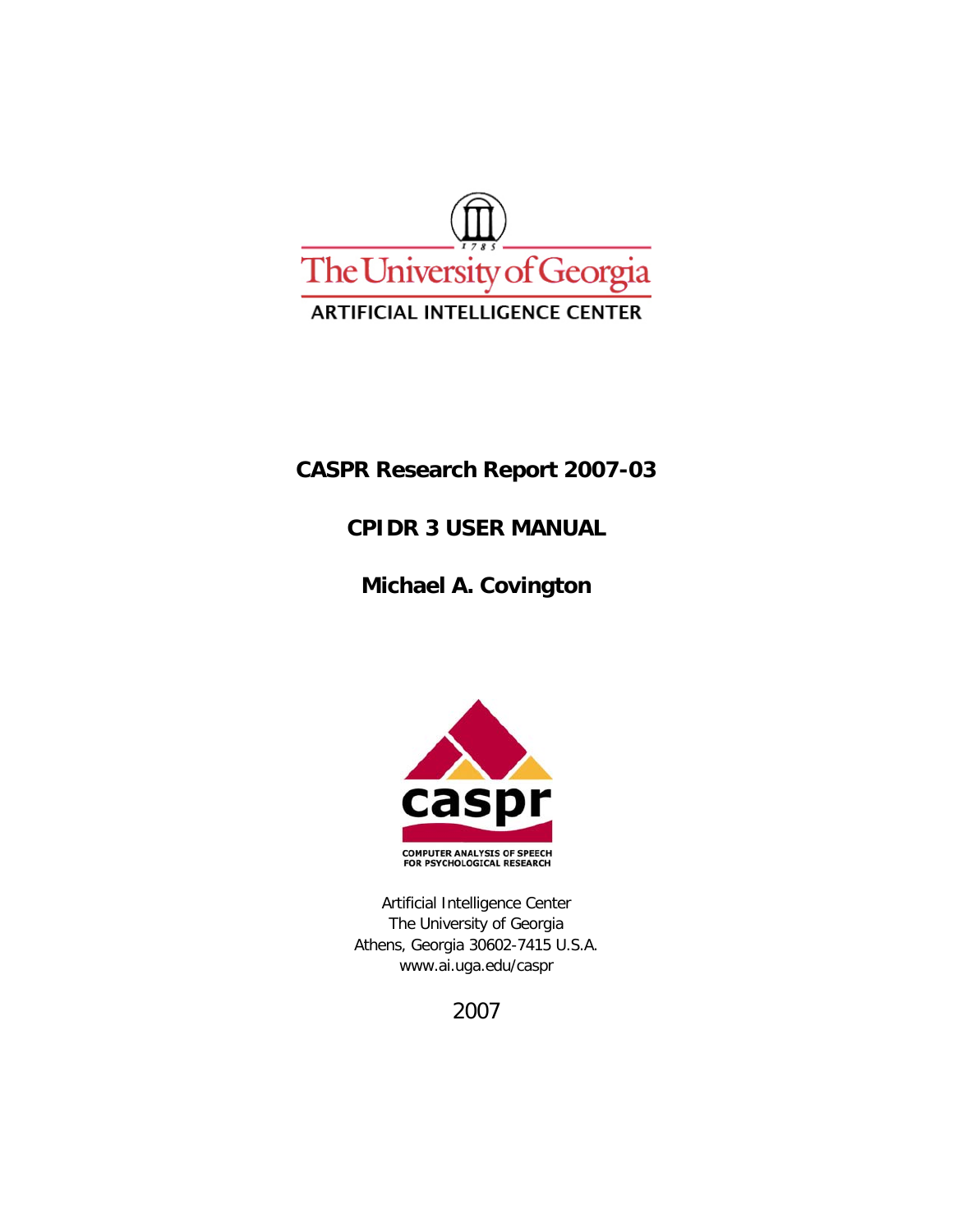# **CPIDR 3 User Manual**

Michael A. Covington Artificial Intelligence Center The University of Georgia

2007 August 17

#### *Introduction*

CPIDR 3 (Computerized Propositional Idea Density Rater, third major version) is a computer program that determines the propositional idea density of an English text automatically.

It is well known that propositional idea density, in the sense of Kintsch (1974) and Turner and Greene (1977), can be approximated by the number of verbs, adjectives, adverbs, prepositions, and conjunctions divided by the total number of words (Snowdon et al. 1996). In an earlier paper (Brown et al., 2007), we refined this technique and used a part-of-speech tagger, plus adjustment rules, to obtain accurate idea density measures. CPIDR 3 is the latest product of this research program.

## *Authorship and version history*

The name CPIDR has been applied to several programs:

- A prototype idea density rater implemented in Prolog by Cati Brown;
- A Java program implemented by Tony Snodgrass, using a somewhat more sophisticated rule set (Brown et al. 2007);
- The same program, ported to C# by the same author and using the same rule set (CPIDR 2);
- The current C# program, coded by Michael A. Covington and using a considerably refined rule set (CPIDR 3), described further by Brown et al. (in preparation).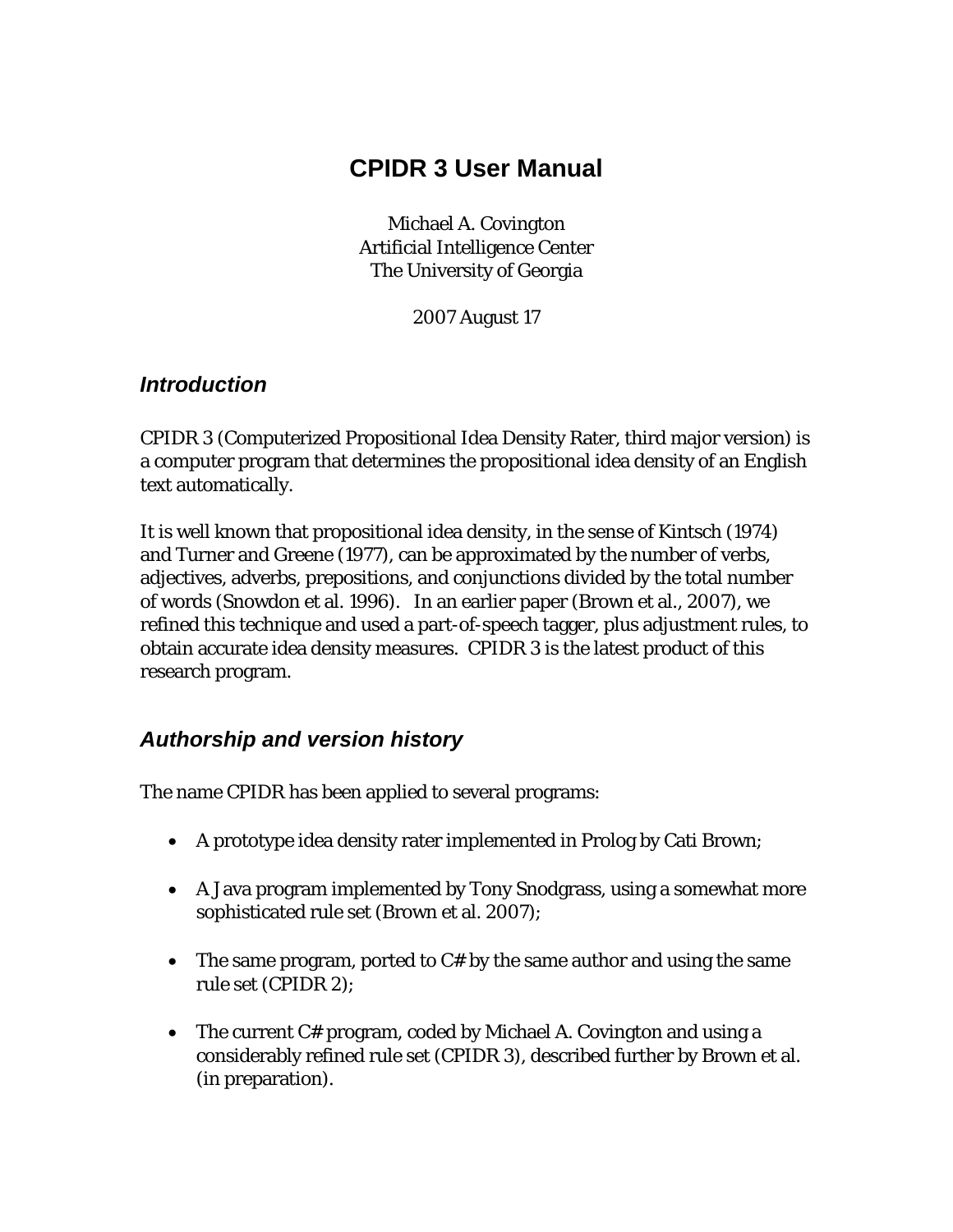CPIDR 3 is a product of the CASPR project (Computer Analysis of Speech for Psychological Research) at The University of Georgia. It is distributed as opensource freeware under the General Public License; see the file LICENSE.TXT, distributed with CPIDR, for particulars. CPIDR includes two additional opensource components, MontyLingua (Liu 2004) and IKVM (Frijters 2004), and inherits GPL from MontyLingua.

A future version of CPIDR will be self-containined, not relying on MontyLingua or IKVM.

For scientific integrity, **when using CPIDR in research, you should always give the exact version and date,** which are displayed when you select Help, About CPIDR in the main menu. The version is also written at the beginning of each saved output file.

## *Installation requirements*

CPIDR 3 runs on any Windows 2000, XP, or Vista system with .NET Framework 2.0 installed. To install CPIDR, simply launch the supplied MSI file. During installation, you will be prompted to download .NET Framework 2.0 from Microsoft if you do not already have it.

As input, CPIDR 3 accepts ASCII or Unicode text files or input typed on the keyboard or pasted from the Windows clipboard. "Smart quotes" (the characters """) as well as ASCII quotes ('") are acceptable.

## *Basic operation*

When CPIDR 3 is installed, a shortcut to it is placed in your Programs menu.

When you launch CPIDR 3, there will be a one- to three-minute pause while the MontyLingua tagger is loaded and configured. During this time, a splash screen giving basic information about CPIDR 3 is displayed.

The main CPIDR screen looks like this: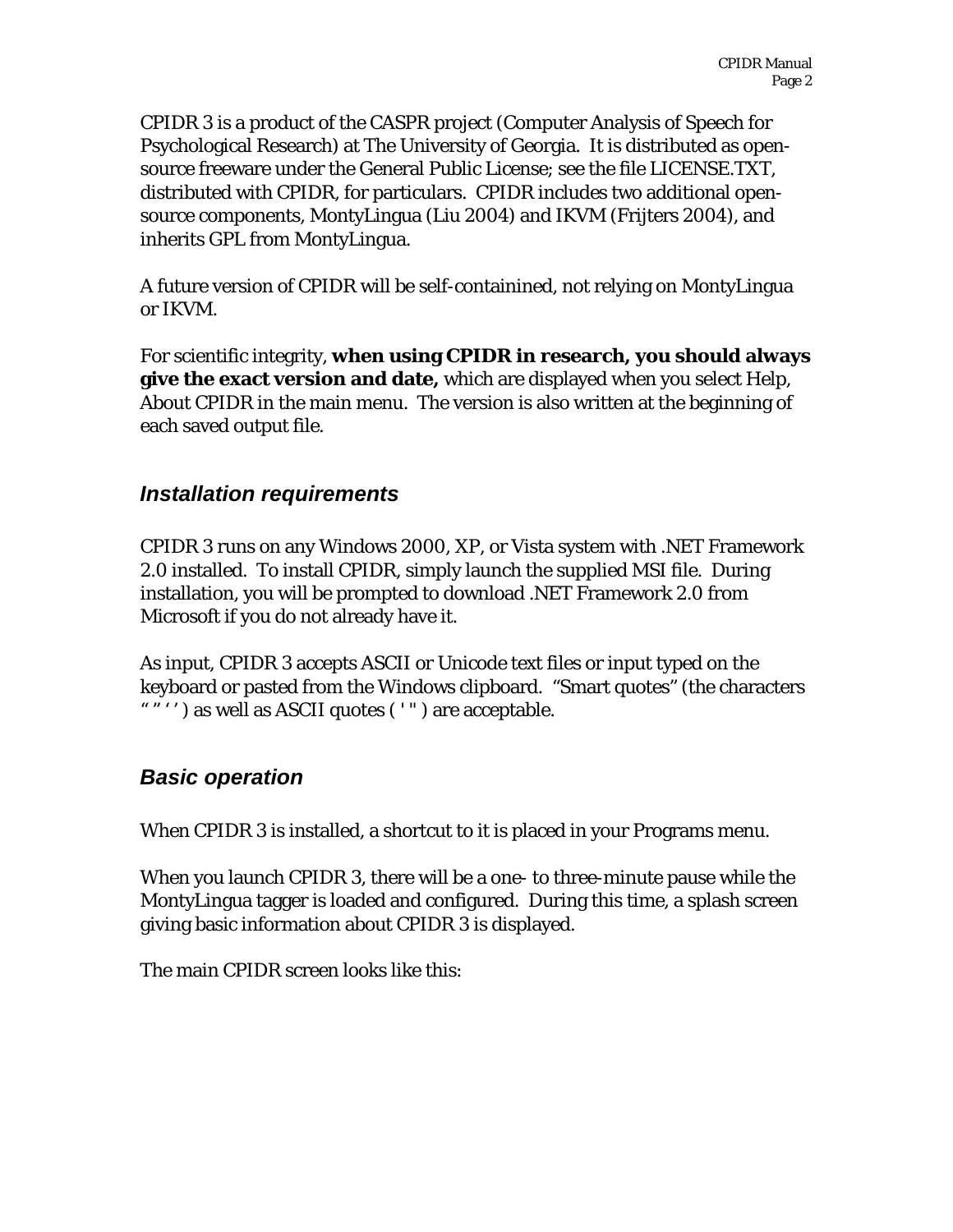| CPIDR 3.2.2694.23562                                           |                     |                      |                     |
|----------------------------------------------------------------|---------------------|----------------------|---------------------|
| Window<br>Help<br>File                                         |                     |                      |                     |
| <b>Analyze File(s)</b><br><b>Analyze Typed Input</b>           | <b>Save Results</b> | <b>Details</b>       | <b>Save Details</b> |
| Speech mode (reject repetitions, fillers and hesitation forms) |                     | CPIDR 3.2.2694.23562 |                     |
| Type or paste input here.                                      |                     |                      |                     |
|                                                                |                     |                      |                     |
| <b>Results</b><br>CPIDR 3.2.2694.23562                         |                     |                      |                     |
| Density<br>Mode<br>Ideas<br>Words                              |                     |                      |                     |
| ₹                                                              | $\sim$              |                      |                     |
|                                                                |                     |                      |                     |

Operation is fairly self-explanatory. Type one or more sentences into the white box, or paste them from the clipboard, and click "Analyze Typed Input," or else place your input in text files and choose "Analyze File(s)." In the latter case, you are allowed to select multiple files, and they will be processed in alphabetical order by full path and filename.

Here is an example of the analysis of a sentence:

| CPIDR 3.2.2694.23562                                                                                                                 |                                                                                                                                                                                                                                  |
|--------------------------------------------------------------------------------------------------------------------------------------|----------------------------------------------------------------------------------------------------------------------------------------------------------------------------------------------------------------------------------|
| Window<br>File<br>Help                                                                                                               |                                                                                                                                                                                                                                  |
| <b>Analyze Typed Input</b><br><b>Analyze File(s)</b><br><b>Save Results</b>                                                          | <b>Save Details</b><br><b>Details</b>                                                                                                                                                                                            |
| Speech mode (reject repetitions, fillers and hesitation forms)                                                                       | CPIDR 3.2.2694.23562                                                                                                                                                                                                             |
| The authors of CPIDR thank you for your support.<br><b>Results</b>                                                                   | "The authors of CPIDR thank<br>201 DT<br>the<br>W<br>authors<br>002 NNS<br>W                                                                                                                                                     |
| CPIDR 3.2.2694.23562<br>Mode<br>Ideas<br>Words<br>Density<br>0.444 "The authors of CPIDR thank you fo<br>Norm<br>$\overline{4}$<br>9 | W P of<br>200 IN<br>cpidr<br>002 NNP<br>W<br>W P thank<br>200 VB<br>002 PRP<br>you<br>W<br>W P for<br>200 IN<br>200 PRPS W P your<br>002 NN<br>support<br>W<br>000.<br>$\bullet$<br>4 propositions<br>9 words<br>$0.444$ density |
| $\leq$<br><b>HIL</b><br>$\rightarrow$                                                                                                | $\left\langle \cdot \right\rangle$<br>$\mathbf{m}$<br>×.                                                                                                                                                                         |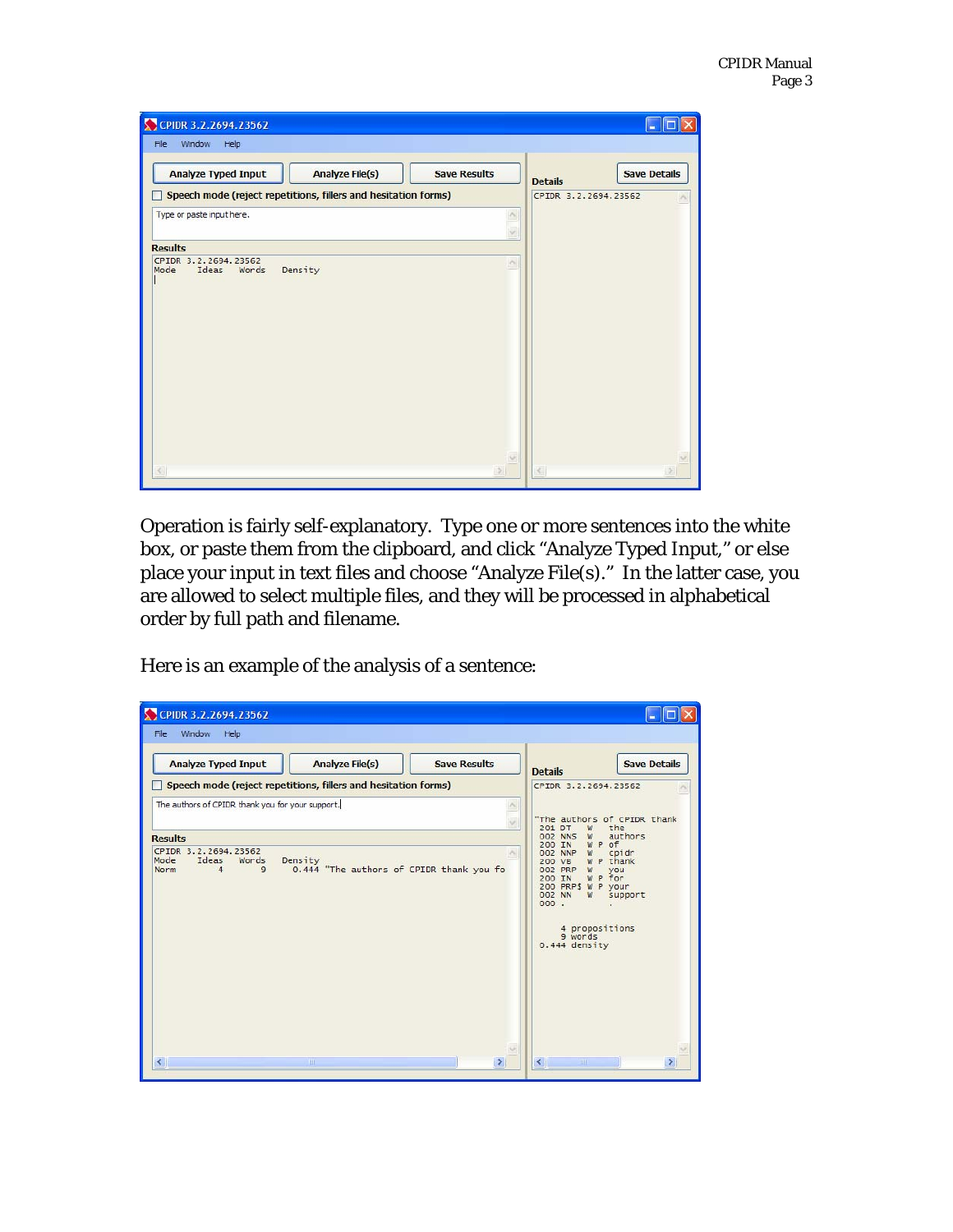The Results window shows the idea count (proposition count), word count, idea density, and an identifying string (the first 37 characters of the text, or if the text had some from a file, the filename). As you analyze more sentences and files, more lines are added to this window.

The Details window shows you how the sentence was analyzed:

**"The authors of CPIDR thank you for your support." DT W the NNS W authors IN W P of NNP W cpidr VB W P thank PRP W you IN W P for PRP\$ W P your NN W support . .**

Here 000, 002, 200, and 201 are the rules (in CPIDR's rule set) that acted upon each word; DT, NNS, IN, etc., are part-of-speech tags; W and P indicate which items were counted as words and as propositions. We recommend that you look briefly at the Details window to make sure words and propositions are being counted correctly.

## *Speech mode*

If you check "Speech mode" in the main window, CPIDR will reject most repetitions (i.e., will not count them as new propositions, though they remain in the word count) and will reject hesitation forms and interjections more aggressively, as is appropriate for unedited transcribed speech.

## *How to save results to a file*

The "Save Results" button lets you save the contents of the Results window as a tab-delimited text file suitable for importing into Excel. The "Save Details" button saves the detailed analysis onto a file.

You can also use the mouse and right mouse button to copy material from the Results or Details window to the clipboard, then paste it into another program.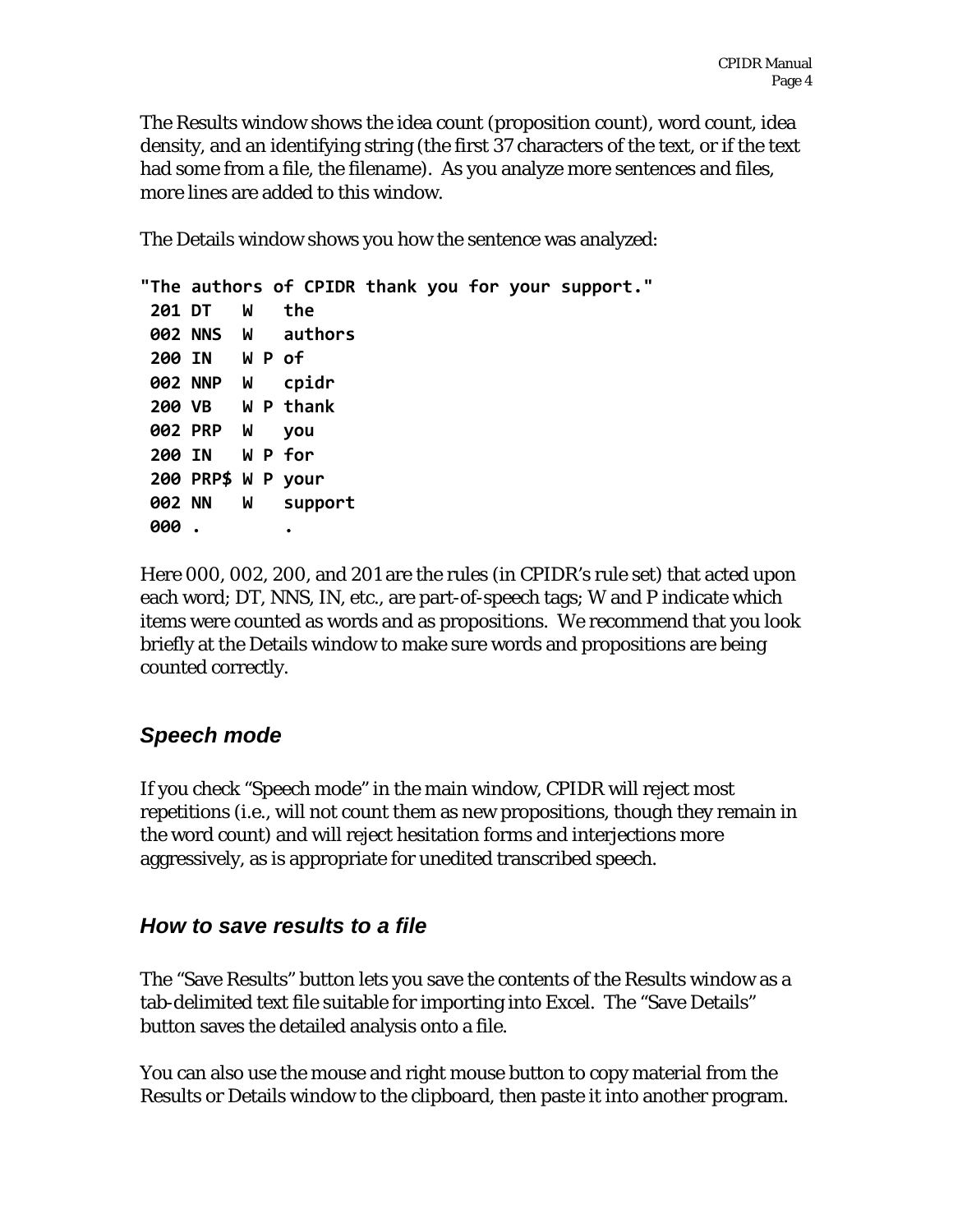On the main menu, "Window, Clear Output Windows" clears all the displayed results so that you can start afresh.

#### *How CPIDR 3 works*

The premise of CPIDR 3 is that although it is *roughly* correct to equate every verb, adjective, adverb, conjunction, and preposition with an idea (proposition), numerous readjustment rules are needed to get an accurate count. CPIDR 3 does not understand every sentence in full and therefore does not produce perfect proposition counts, but it has been shown to be more reliable than most if not all human raters.

The part-of-speech tags are those of the Penn Treebank (Santorini 1995; not later versions). The most important ones are:

| $\bullet$              | sentence-ending punctuation                    |
|------------------------|------------------------------------------------|
| cc                     | coordinating conjunction                       |
| CD                     | cardinal number                                |
| <b>DT</b>              | determiner                                     |
| <b>IN</b>              | preposition, except to                         |
| JJ, JJR, JJS           | adjective (positive, comparative, superlative) |
| <b>MD</b>              | modal verb                                     |
| NN, NNS                | noun (singular, plural)                        |
| RB, RBR, RBS           | adverb (positive, comparative, superlative)    |
| T <sub>O</sub>         | to (preposition or infinitive)                 |
| VB, VBZ, VBD, VBN, VBG | verb (various forms)                           |
|                        |                                                |

The full set of readjustment rules is documented in the file *IdeaDensityRaterRules.cs* which is installed with CPIDR 3 (in the *src* folder). This file is copiously commented so that non-programmers can read it.

Many of the rules condense complicated verb phrases into single propositions. For example, *may have been singing* is just one proposition (following Turner and Greene, 1977, who do not treat tense or modality indicators as propositions). *May not have been singing* is two propositions, not five.

Subject-aux inversion is undone in order to handle questions correctly. For example, *Has he resigned?* is changed to *he has resigned* so that subsequent rules handling *has resigned* will apply. In the Details window, this is displayed as: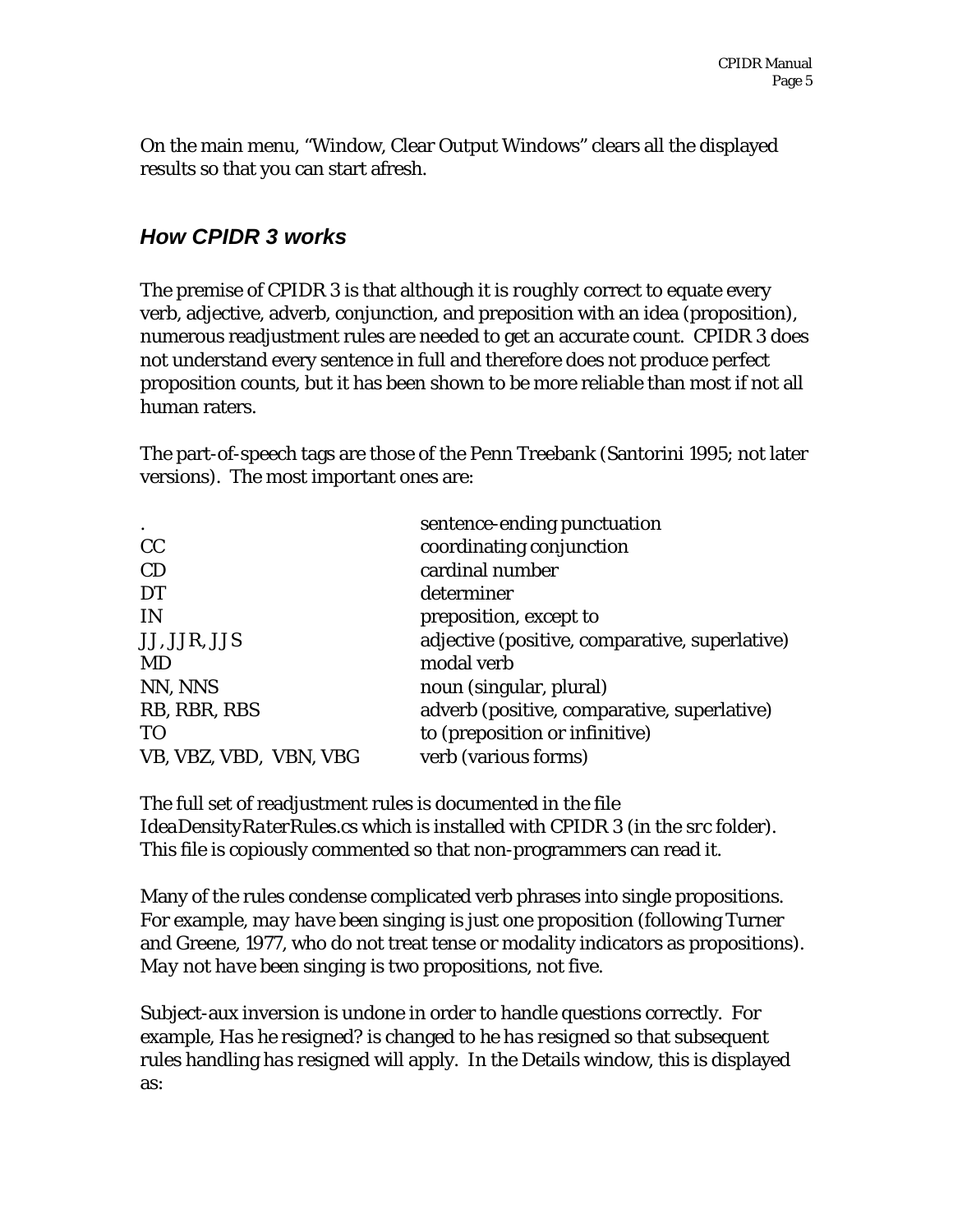**"Has he resigned?" has/moved PRP W he VBZ W has VBD W P resigned . ?**

indicating the original and moved positions of *has*.

In some cases, an auxiliary verb moves too far; for example, *Is he president?* is changed to *he president is*, but the proposition count is still correct.

## *The accuracy of CPIDR 3*

For detailed tests of CPIDR 3 see Brown et al. (in preparation).

CPIDR 3 agrees entirely with the proposition counts given by Turner and Greene (1977) for all but three of their 69 example sentences.

CPIDR 3 always counts Verb + Preposition + Noun Phrase as two propositions (treating *come to Boston* exactly like *sing in Boston*). Turner and Greene usually do the same, but they do not count *to* as a proposition in their sentences 2 (*Fred went to Boulder*) and 53 (*...refusing to come to the party*).

In Turner and Greene's sentence 46 (*Jimmy ate an orange and a banana*), the MontyLingua tagger mistakenly tags *orange* as an adjective, leading CPIDR 3 to count an extra proposition.

## *References*

Brown, Cati; Snodgrass, Tony; Covington, Michael A.; Herman, Ruth; Kemper, Susan J. (2007) Measuring propositional idea density through part-of-speech tagging. Poster presented at Linguistic Society of America, Anaheim, California. Available at: http://www.ai.uga.edu/caspr.

Brown, Cati; Snodgrass, Tony; Kemper, Susan J.; Herman, Ruth; and Covington, Michael A. (in preparation) Automatic measurement of propositional idea density from part-of-speech tagging.